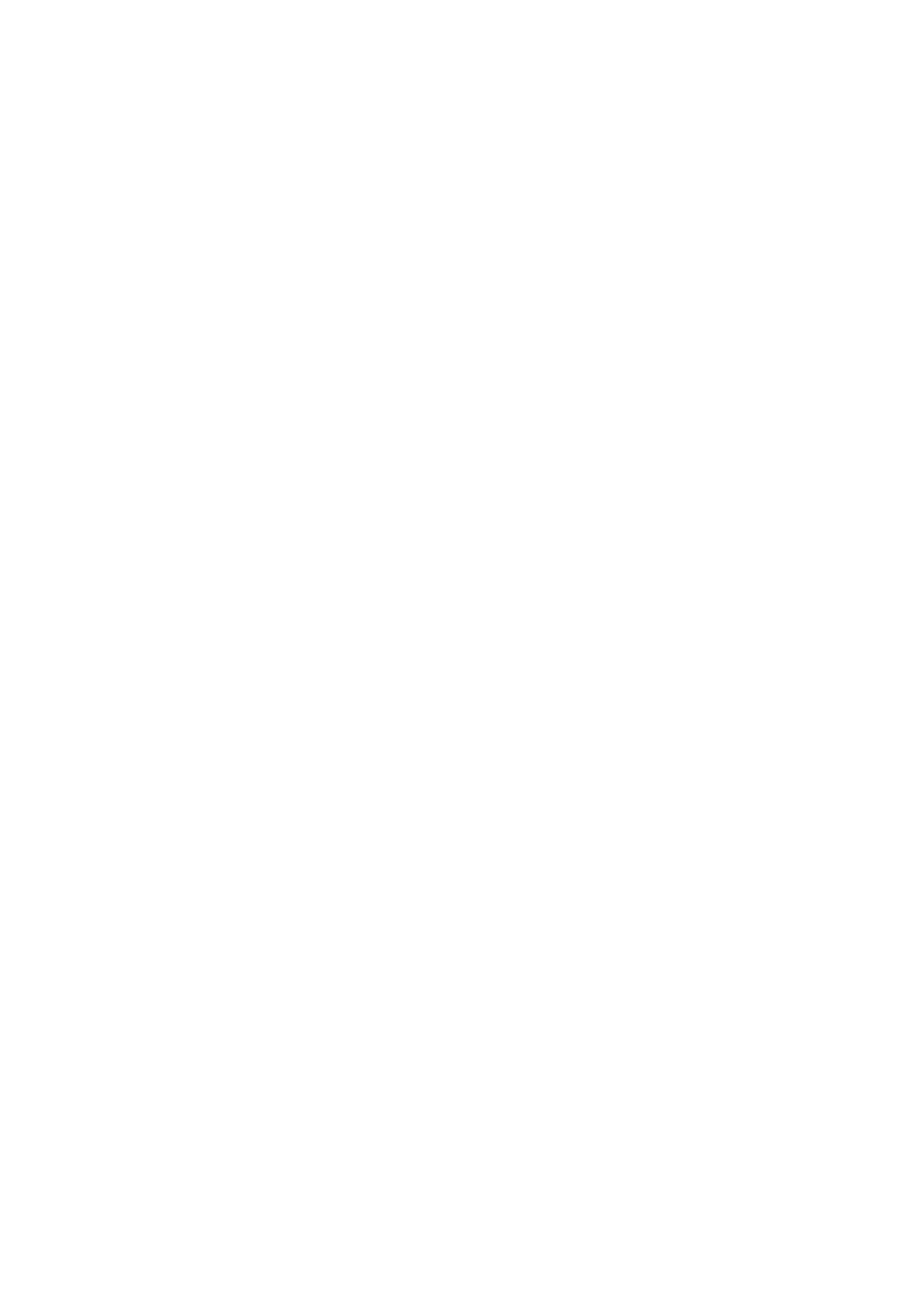# vacon adp-mcaa communication adapter for vacon 10/20, user's instructions

#### **1. INTRODUCTION**

VACON-ADP-MCAA communication adapter has two functionalities:

1) It is needed as an adapter between Vacon 10/20 and the PC cable when Vacon 10/ 20 is connected to a computer.

2) The adapter functions also as a parameter memory device that can store parameter settings from the drive. The parameter settings can be copied to another drive with the help of this adapter.

Please make sure the PC tool Vacon Live is disconnected with drive before doing parameter upload/download with MCA adapter

## **NOTE! When uploading parameters from Vacon10/20 drive to MCA, please make sure that drive main power is on!**

Vacon 20 is supported by MCA from software version 18 or newer, while Vacon 10 is well supported from software version 22 or newer.

VACON-ADP-MCAA communication adapter delivery includes only the adapter.

VACON-ADP-MCAA KIT delivery includes the adapter and the PC connection cable.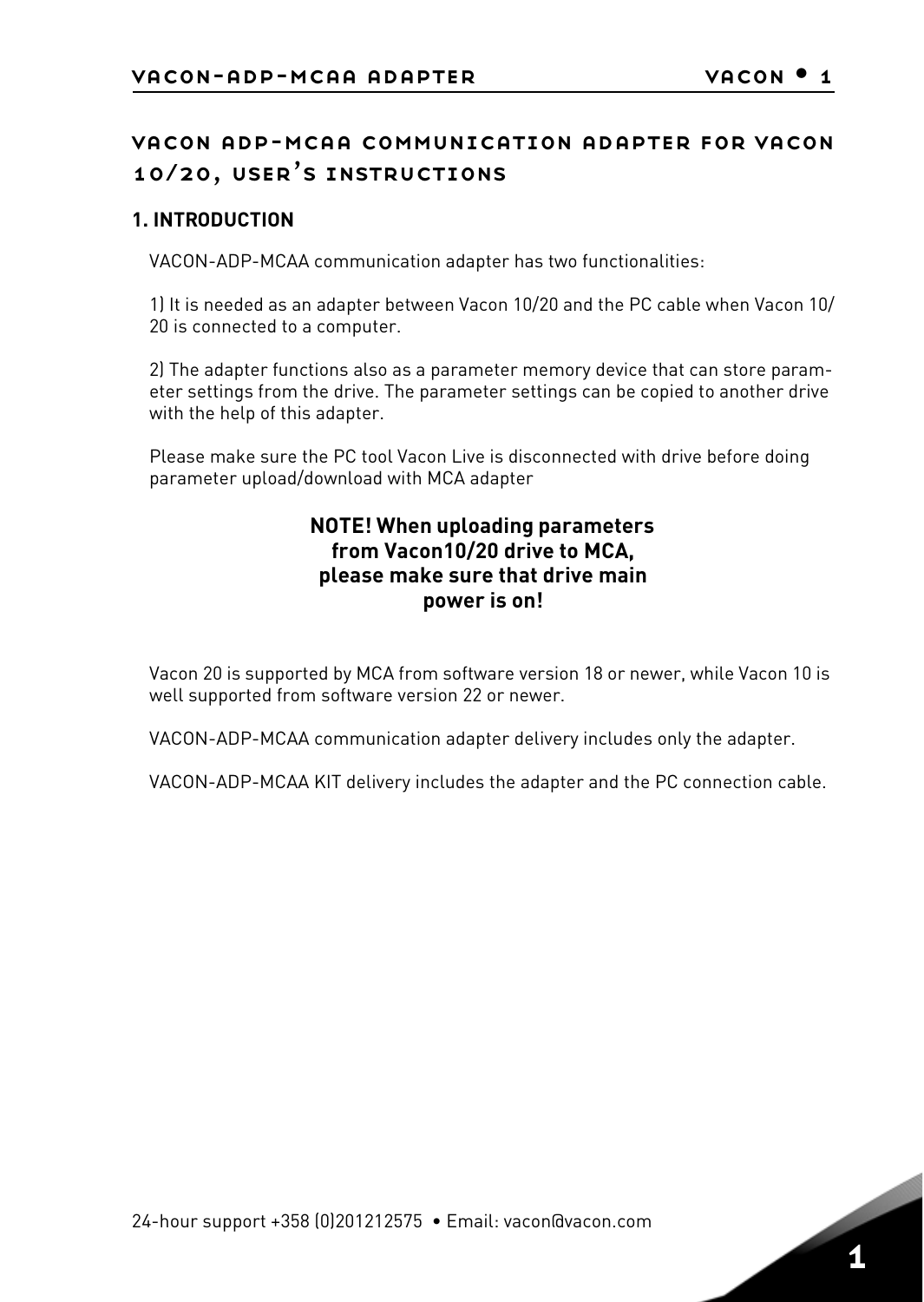#### **2. DESCRIPTION OF DIFFERENT PARTS AND THEIR FUNCTIONS**

*Communication adapter external parts I:*



*Figure 1.1: Communication adapter external parts I*

- 1) Communication indicator (green): the indicator blinks when information is being transferred between the MCA adapter and the drive.
- 2) Error indicator (red); blinks when there is an error in communication between MCA adapter and the drive.
- 3) Upload button: Pressing this button uploads the parameter settings from the drive to the adapter.
- 4) Download button: Pressing this button downloads the parameter settings from the adapter to the drive.
- 5) Battery cover: Cover for a 9V battery.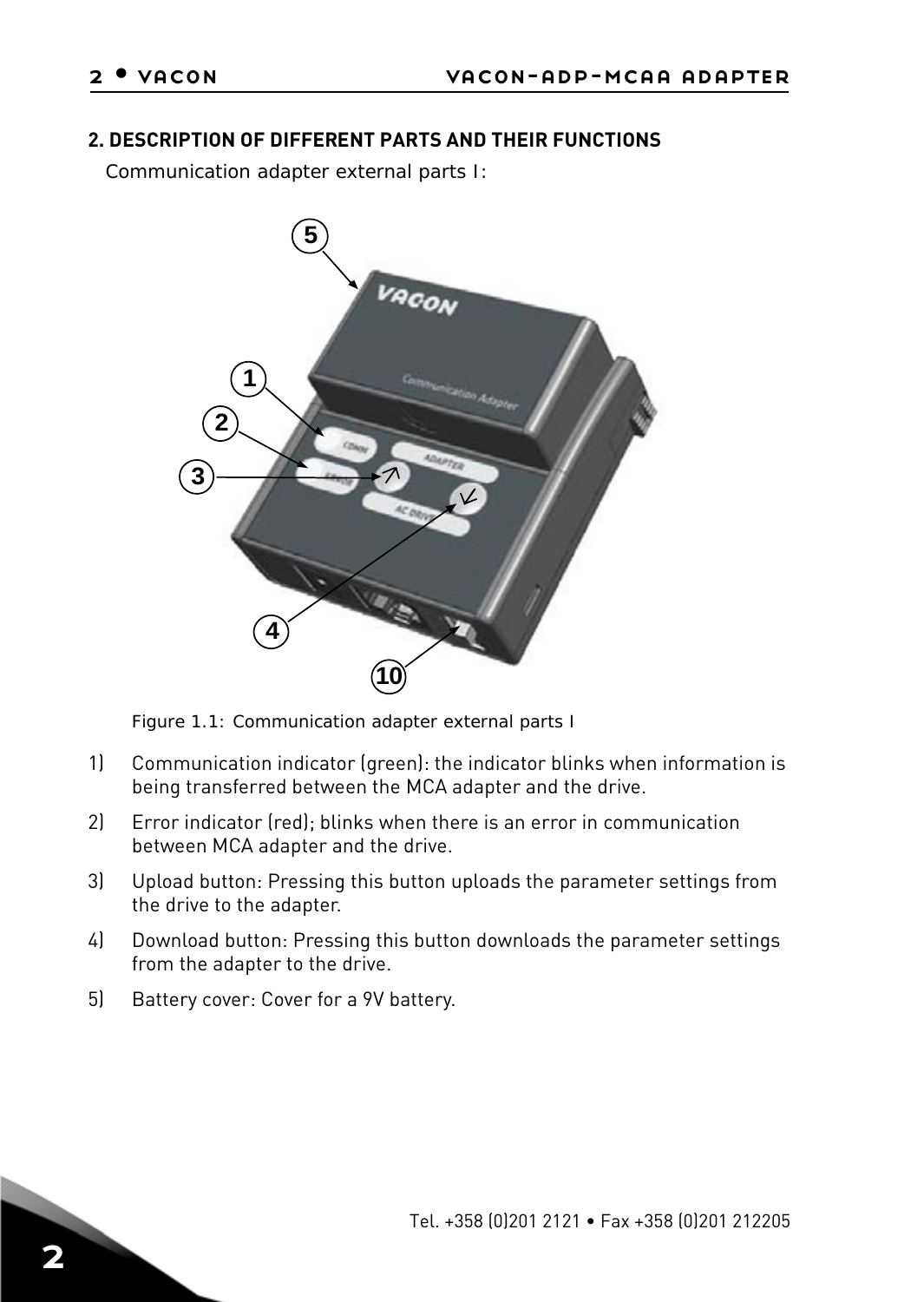

*Communication adapter external parts II:*

*Figure 1.2: Communication adapter external parts II*

- <span id="page-4-0"></span>6) RJ-45 connector: Connector for the PC-cable.
- 7) Connector for the Vacon 10/20.
- 8) Fitting clamps for attaching the adapter to the drive.
- 9) Connector for external 12 V DC power supply.
- 10) Switch for turn on/off the battery power supply.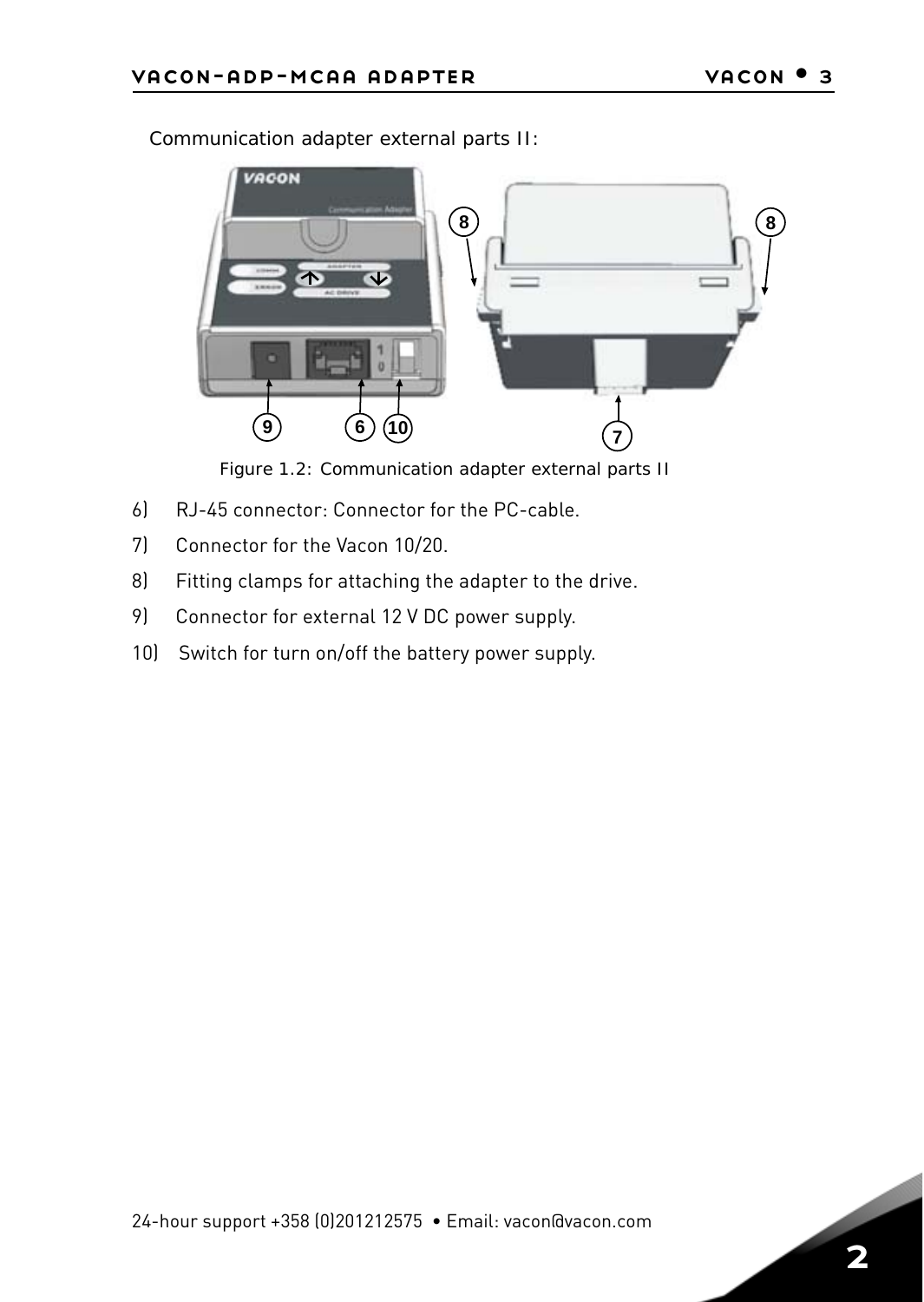#### **3. USING THE VACON-ADP-MCAA ADAPTER**

#### **3.1 Functionality of the led indicators**



*Figure 1.3: Functionality of the LED indicators*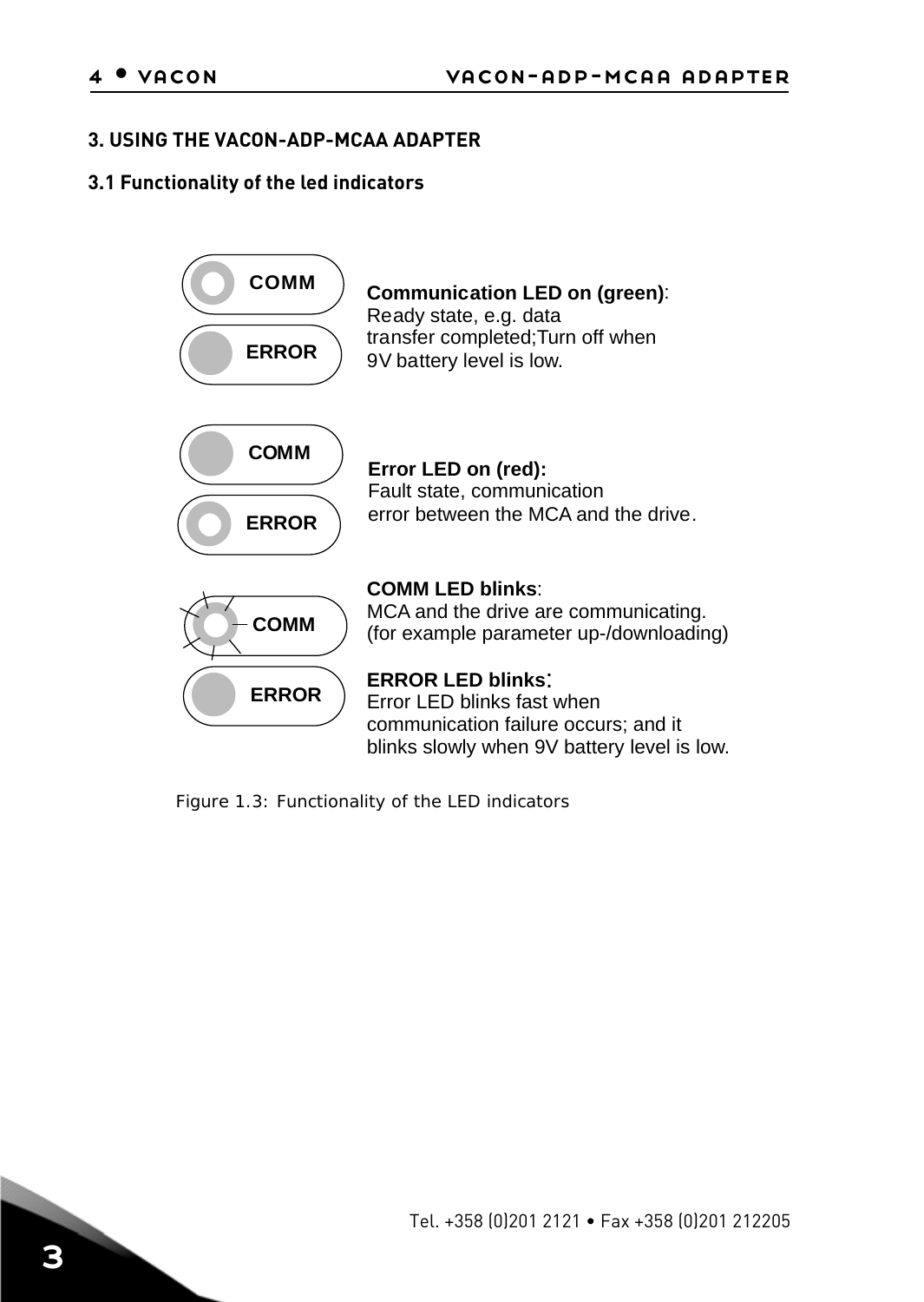## <span id="page-6-0"></span>**3.2 Connecting Vacon 10/20 to a PC with the MCAA adapter**

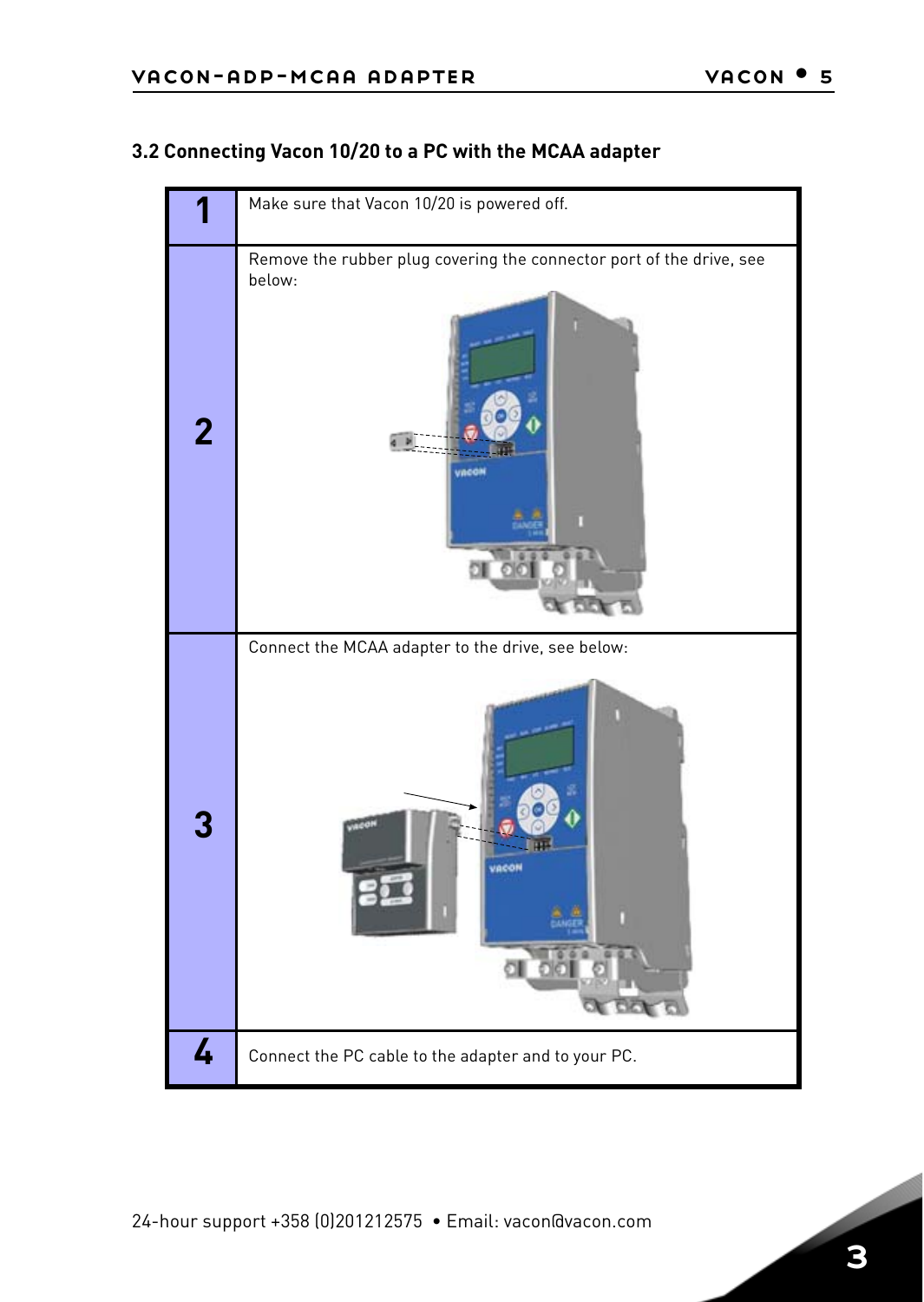**5**

Power on Vacon 10/20. The red and green LED blink alternatively before communication is established between the adapter and the drive. You can now adjust parameter settings, control the operation of the drive, monitor the drive with Vacon Live PC-software or update the software of the drive by using Vacon Loader PC-software

## <span id="page-7-0"></span>**3.3 Disconnecting Vacon 10/20 from the PC**

|   | Make sure that Vacon 10/20 is powered off.                                                                                                    |
|---|-----------------------------------------------------------------------------------------------------------------------------------------------|
|   | Remove the PC cable and disconnect the adapter from the drive by<br>pressing the fitting clamps on the sides of the adapter. (See Figure 1.2) |
| 3 | Insert the rubber plug back on the connector port of the drive                                                                                |

# **3.4 Copying parameter settings from a drive to another**

|   | Make sure that Vacon 10/20 is powered off and connect the MCAA<br>adapter to the drive. See steps 1-3 in Chapter 3.2.                                                                                                                                                                                                                          |
|---|------------------------------------------------------------------------------------------------------------------------------------------------------------------------------------------------------------------------------------------------------------------------------------------------------------------------------------------------|
| 2 | Power on the drive and press the upload button for about 3 seconds on<br>the adapter to upload the parameter values from the drive to the<br>adapter. Wait until the COMM LED stops blinking. And for vacon 20, also<br>can be seen when the progress bar goes to the end.                                                                     |
| 3 | Power off the drive and remove the MCAA adapter. See step 2 in ch. 3.3                                                                                                                                                                                                                                                                         |
| 4 | Connect the adapter to the other drive according to the procedure<br>described above.                                                                                                                                                                                                                                                          |
| 5 | Power on the drive and press the download button on the adapter for<br>about 3 seconds to download the parameter values from the adapter to<br>the drive. Wait until the COMM LED stops blinking. And for vacon 20, also<br>can be seen when the progress bar goes to the end.                                                                 |
| 6 | Power off the drive and remove the MCAA adapter. The parameter set-<br>tings from the first drive have now been copied onto this drive.                                                                                                                                                                                                        |
|   | Locking and Unlocking uploading parameter values function: Holding<br>upload and download buttons at the same time for about 5 seconds locks<br>the function of uploading parameter values.<br>The status of locking can be released from the same operation as hold-<br>ing upload and download buttons at the same time for about 5 seconds. |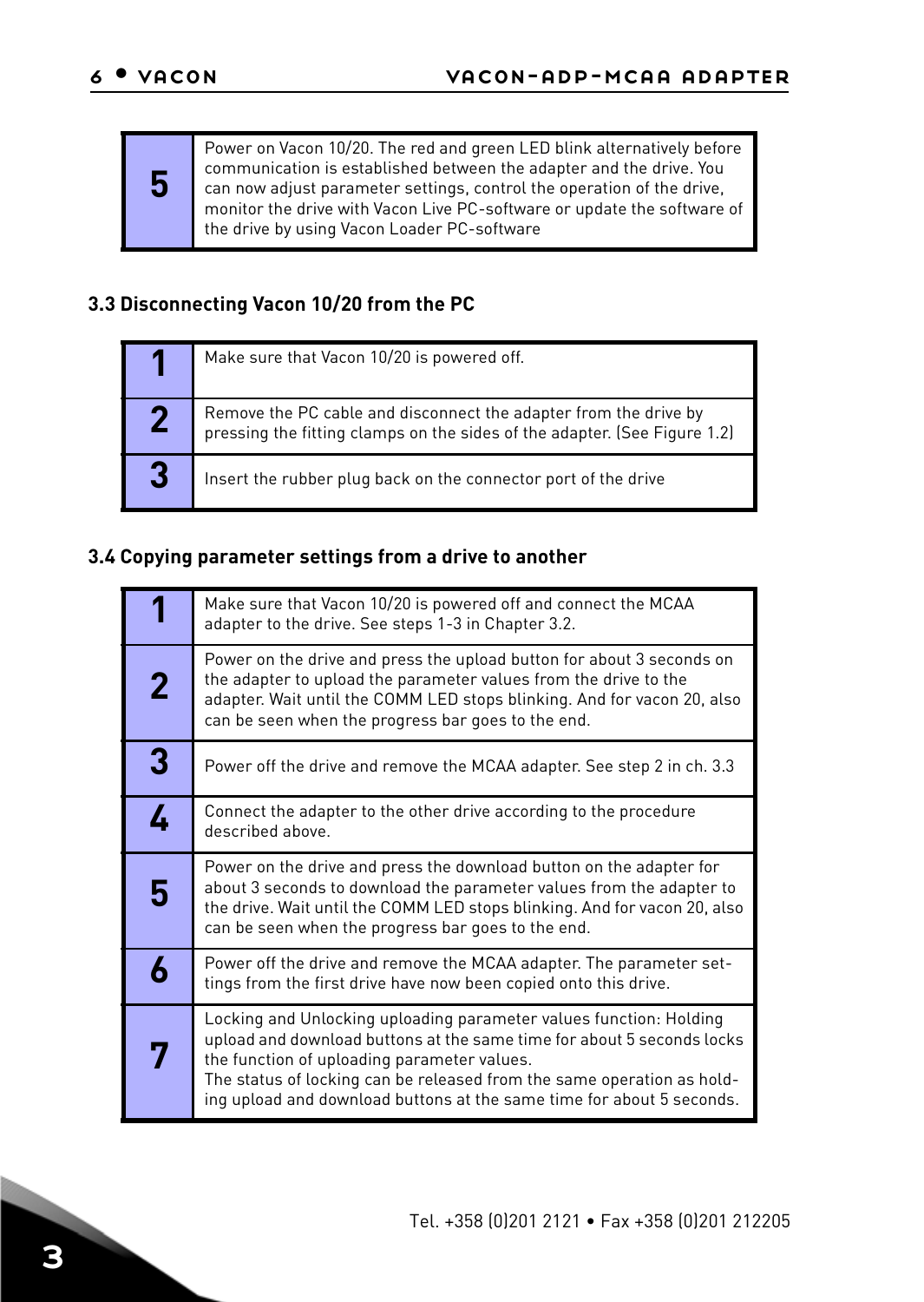#### **3.5 9V battery level indicator**

Vacon Live PC-software can retrieve parameter values copied from drive in an MCAA adapter which is utilized as a standalone device.

9V battery can be used when Vacon Live PC-software connects with a standalone MCAA adapter. Low voltage level of battery, which cannot guarantee Vacon live PCsoftware communication, can be indicated by blinking red LED while the green LED is turned off.